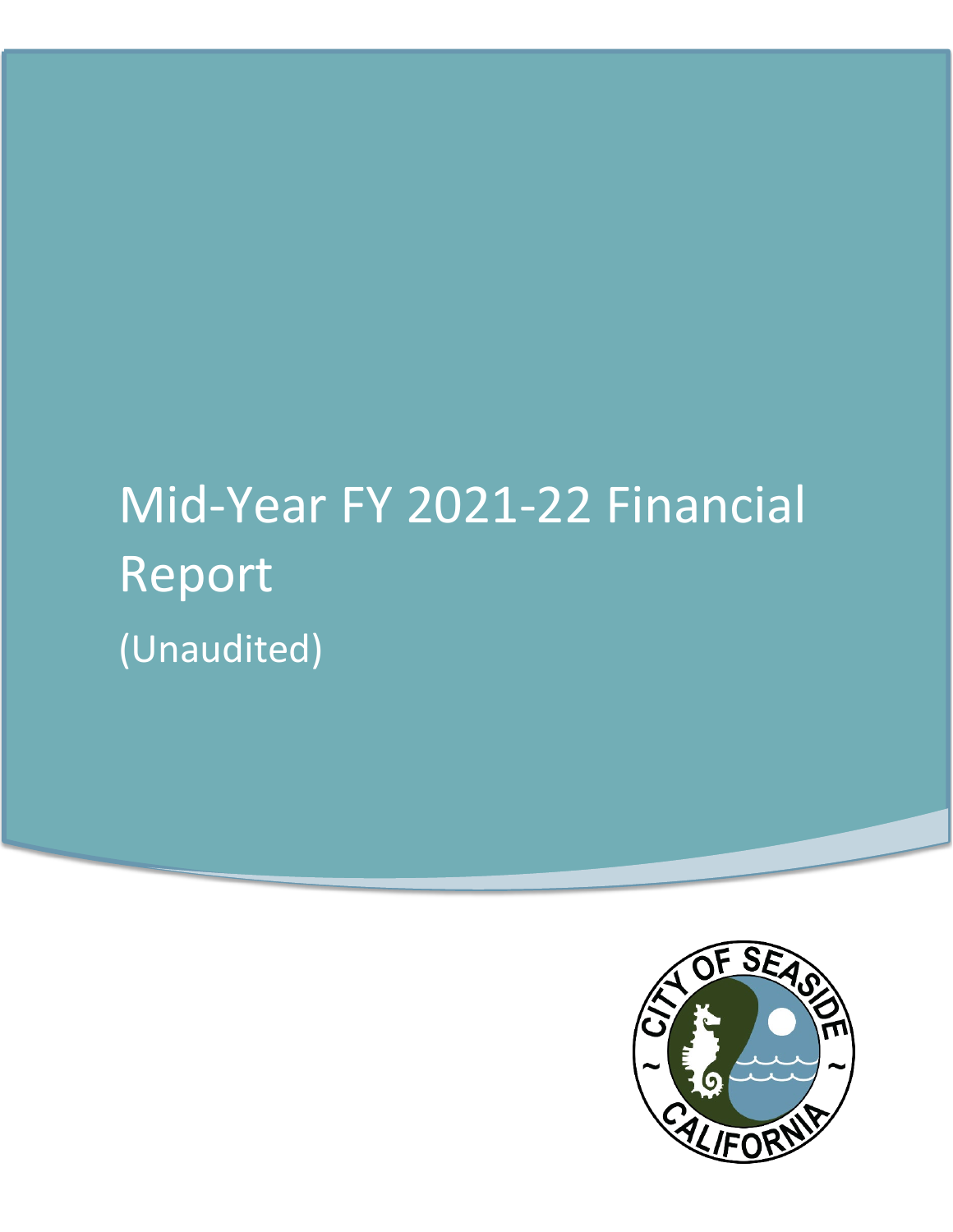## **TABLE OF CONTENTS**

| $2 - 3$   |
|-----------|
| 4         |
| 5-7       |
| $8 - 10$  |
| 10        |
| $11 - 12$ |
| 13        |
| $14 - 15$ |
| 16        |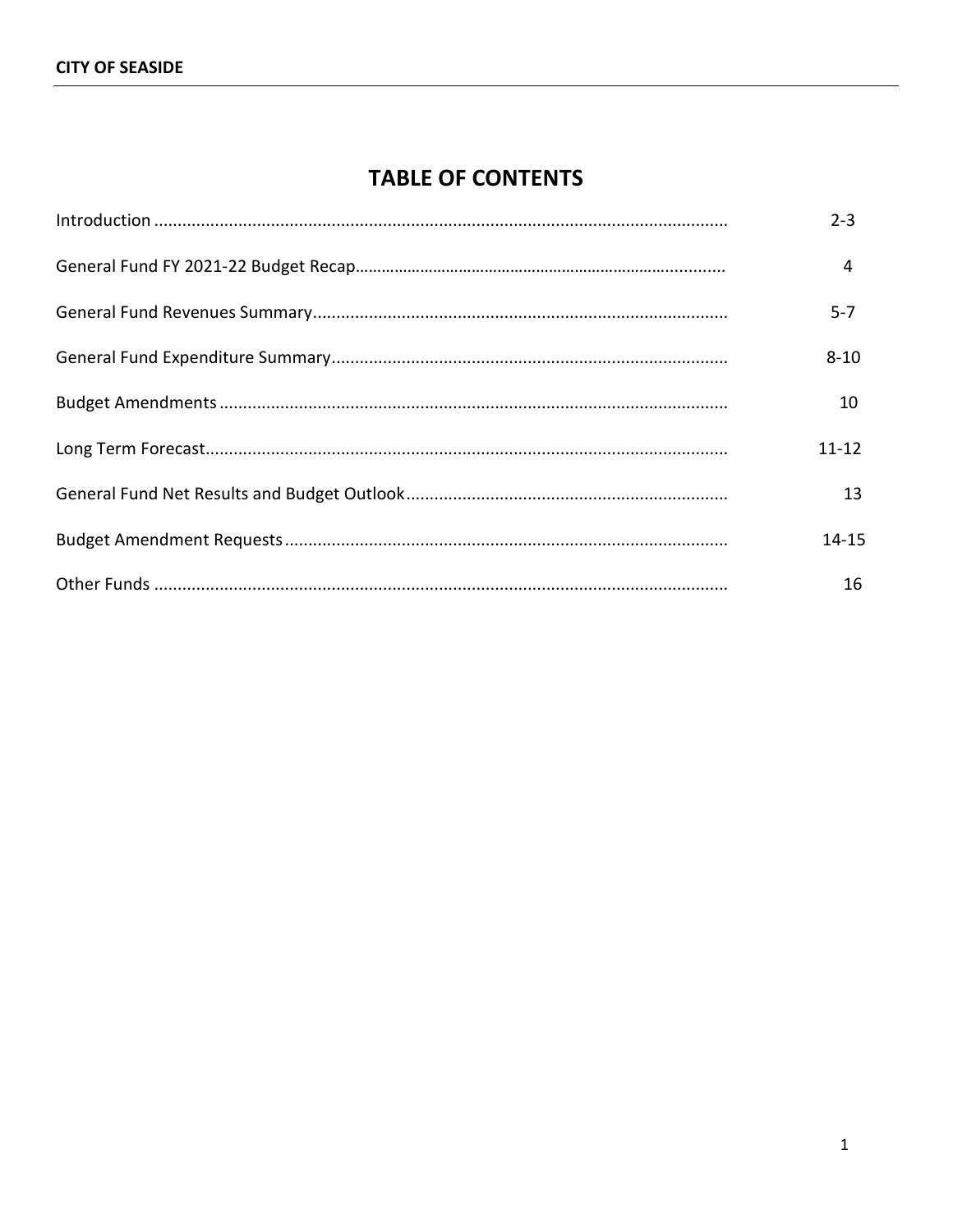#### **INTRODUCTION**

This is the second quarterly report for Fiscal Year 2021- 22, and comprises results for the six month period ending December 31, 2021. While a few other notable funds are reviewed, this report focuses primarily on the City's general fund. General Fund operating revenues and expenditures as compared to previous years are presented, and any notable changes or trends in these numbers are explained. The report is presented on a cash basis, which means that revenues are recognized at the time revenues are received and expenditures are recognized at the time payment is processed. The City does not accrue any revenues or expenditures in the second quarter.

The purpose of this report is twofold. First, it ensures that the City is consistently monitoring its revenues and expenditures so that it may proactively respond to unanticipated changes or emerging trends. Second, and equally important, consistent reporting increases the transparency of the City's finances. Quarterly reporting provides the City Council, City Administration, taxpayers and ratepayers with information that demonstrates the City is meeting this standard.

The information in this report is the most accurate and up-to-date information available at the time of publication. It is not meant to be inclusive of all financial and accounting transactions. It is intended only to provide the Council, Management and the public with an overview of the state of the City's general fiscal condition. It should be noted that this report is not an audited financial statement, and the numbers provided herein are preliminary and subject to change as the year progresses. No data on revenues and expenditures are final until the City has completed its annual audit and finalized its Annual Comprehensive Financial Report (ACFR), which is released in the winter of each year for the prior fiscal year

#### **ECONOMIC OUTLOOK**

In March of 2020, the City declared a local emergency in response to the COVID-19 worldwide pandemic. The ensuing statewide shelter in place orders coupled with various levels of "reopening" created financial turmoil in the fourth quarter of FY 2019-20 and continues to wreak havoc on the U.S. and worldwide economies at all levels.

The second quarter of fiscal year 2022 represents the seventh quarter of the COVID-19 pandemic. Till now, the economy has recovered surprisingly well due to two prime factors; the development and distribution of a vaccine for the virus and federal stimulus dollars. Unfortunately as 2021 has progressed, infection, hospitalization, and death rates have fluctuated to the positive with the rollout of the vaccine and then again to the negative with the delta and omicron variant surges coupled with vaccine hesitancy and in some cases refusal. Even with some level of fluctuation and hesitancy, the distribution of highly effective vaccines has considerably reduced the economic risks from COVID-19.

#### **NATIONAL & STATE ECONOMIC OUTLOOK**

Hdl (The City's revenue enhancement consultant) anticipates the national economy will grow 3% in FY21-22, with a forecast of slowing to 2.0% in FY 22- 23.

- California's unemployment rate is expected to continue declining from 7.6% in FY 20-21 to 6.0% in FY 21-22 and further declining to 5.2% in FY 22-23
- Sales & Use Tax growth is expected to remain high at 10.8% in FY 21-22 before declining to 3.5% in FY 22-23
- California's median existing home price is expected to increase from \$662k in FY 21-22 to \$681k in FY 22-23

#### Source: Hdl

Since the start of the pandemic the Federal Government has passed and implemented five economic stimulus packages totaling over \$5 trillion. The Federal Reserve also lowered the Federal Funds rate to between 0% and .25% where it remains today. In many ways the federal stimulus may have slowed the economic damage caused by the health and safety response to the pandemic and stabilized the economy. With some signs of rising inflation the Federal Reserve is expected to begin raising the Federal Funds rate in 2022. Many economists believe inflation in the economy will be short lived and comes as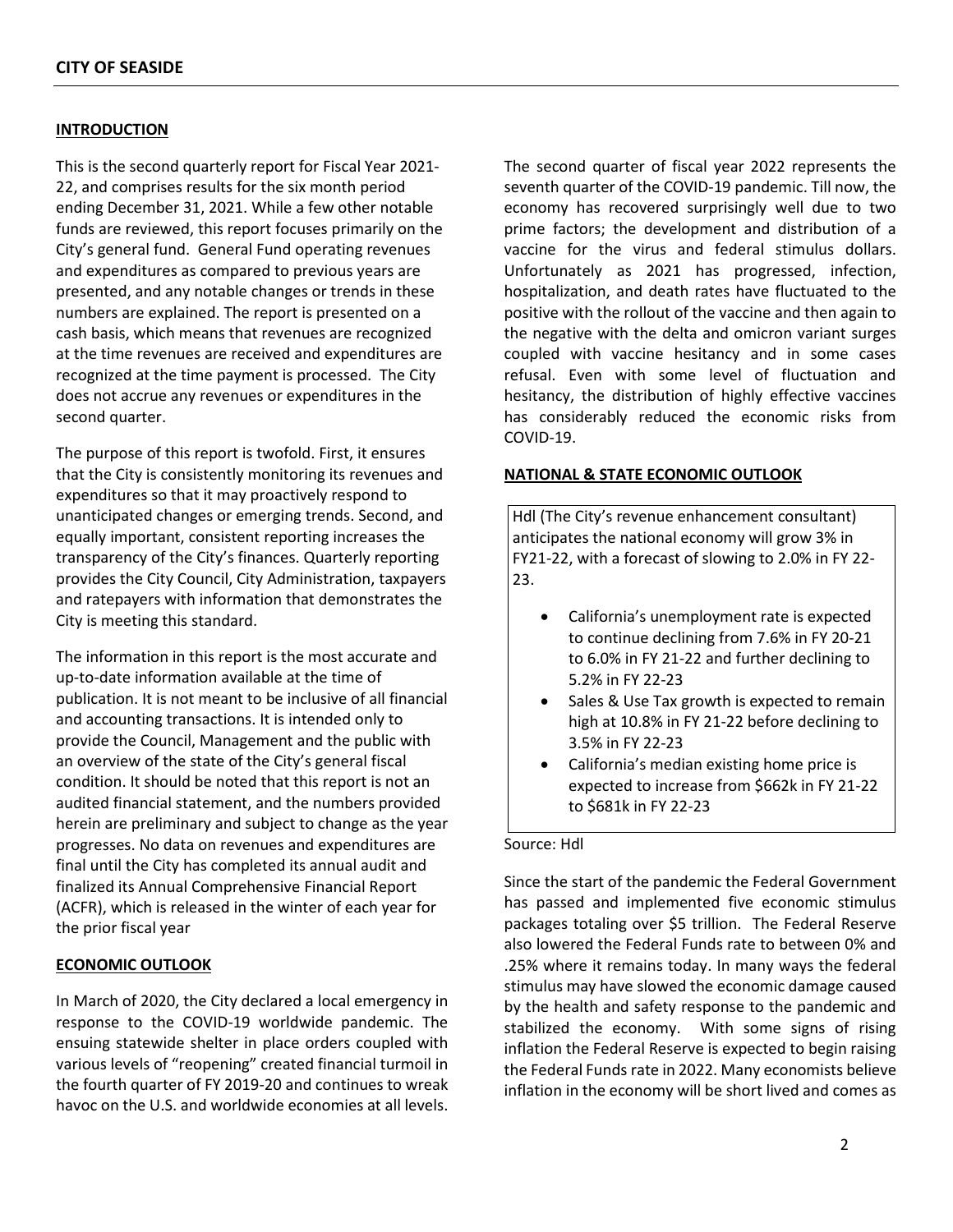a result of supply chain bottle necks and staffing shortages which will recede with time.

#### **LOCAL ECONOMIC OUTLOOK**

At the local level, the City of Seaside unemployment rate increased from 3.1% in March of 2020 to 19.0 % in April of 2020 and currently stands at 2.2 % . Many of the City's small businesses continue to struggle due to various factors including staffing shortages and lost revenue during times of required closures. In response, the City of Seaside City Council approved a \$150k façade improvement program to help businesses improve their store fronts and attract more business. Additionally, the City was awarded \$8.9M of American Rescue Plan Act funding and continues to assess ways to further assist local businesses.

Additionally the City will continue to pursue FEMA reimbursem ent for emergency response costs as appropriate as well as various other grant sources.

The City of Seaside unexpectedly experienced strong results in several business sectors thoughout the pandemic, including Auto Sales, Online Sales, and Building and Construction Materials. Not all sectors of the local economy fared as well. One major sector of Seaside's local economy is based on tourism. Early in the pandemic the the local Hotel Tax (Transient Occupancy Tax) dropped off severly and served as a clear indicator of just how hard that sector was hit . With the lifting of many travel restrictions beginning in June of 2021, however, this sector experienced some much needed relief. TOT collections showed strong signs of recovery throughout the 2021 Summer months.

Even as some particular small businesses continue to struggle, overall the local economy has recovered from it's pandemic era lows and is now showing signs of growth beyond it's pre -pandemic levels.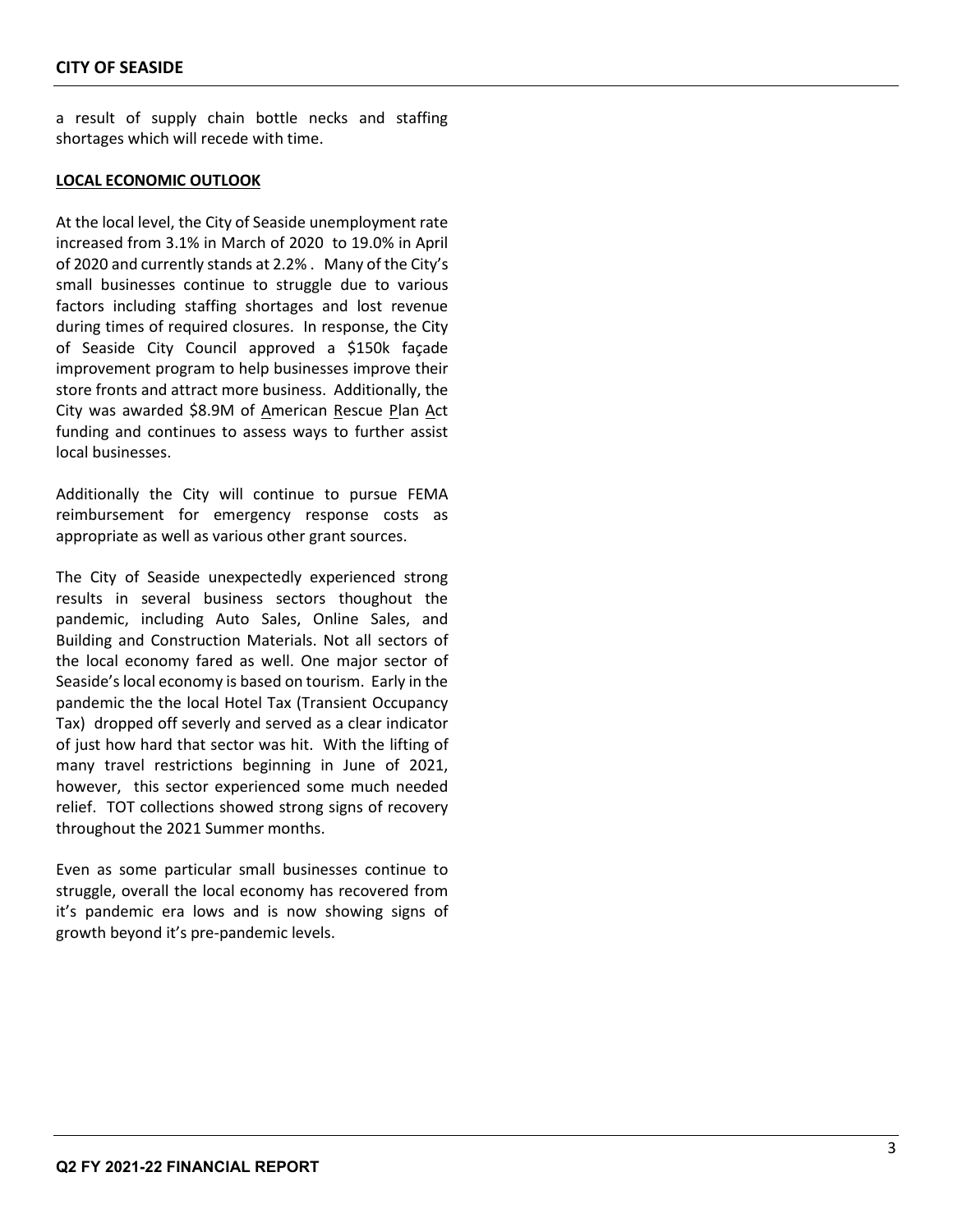## **GENERAL FUND**

#### **FY 2021-22 BUDGET RECAP**:

| <b>General Fund Changes in</b><br><b>Fund Balance:</b> | <b>Operating</b><br><b>FY22</b> | <b>Capital</b><br><b>FY22</b> | <b>Total Budget</b><br><b>FY22</b> |
|--------------------------------------------------------|---------------------------------|-------------------------------|------------------------------------|
| <b>Revenues</b>                                        | 39,306,339                      | 9,000,000                     | 46,837,410                         |
| <b>Expenditures</b>                                    | (39, 199, 061)                  | (5, 214, 617)                 | (37,994,160)                       |
| <b>Net Transfers</b>                                   |                                 |                               | (4,950,589)                        |
| <b>Surplus (Deficit)</b>                               | 107,278                         | 3,785,383                     | 3,892,661                          |

In June of 2021, the City of Seaside City Council adopted the FY 2021-22 annual budget. Due to a projection of significant Revenue recovery and growth, a surplus budget was adopted including an operating surplus of \$107k and a capital budget surplus of \$3.8M.

The operating budget showed a surplus even while planning to re-staff the City's workforce, return pandemic era labor concessions, and provide for a cost of living adjustment. Personnel costs, the City's largest cost, were budgeted to increase by approximately \$5.1M over the previous fiscal year budget. The staffing plan included the addition of 28 positions that were either new or had been frozen in the previous fiscal year. The City also committed to continue recruiting for 17 positions that were budgeted but remained vacant. Budget line items such as equipment, supplies and vehicles were increased to coincide with the staffing ramp up. For a second year running, the City appropriated funds (\$320k) for grants to support community non-profits and also funded the Family and Community Support Program with an allocation of \$179k.

The capital budget likewise showed a surplus. The City originally expected to receive a one-time land sale revenue of \$9M. That land-sale revenue is now expected to be realized in FY 2022-23. Additionally funding for the City's CIP (Capital Improvement Program) in the amount of \$5.2M is budgeted to come from the City's from the City's general fund balance. Projects in the CIP include government buildings, parks water infrastructure, and storm water.

#### **RESERVES:**

The City's reserve accounts are fully funded in the fiscal year 2021-22 budget at the following amounts:

| Emergency Reserve - 15% | S | 5,879,859  |
|-------------------------|---|------------|
| Special Reserve - 10%   |   | 3,919,906  |
| Capital Reserve - 5%    |   | 1,959,953  |
| <b>Total Reserves</b>   |   | 11,759,718 |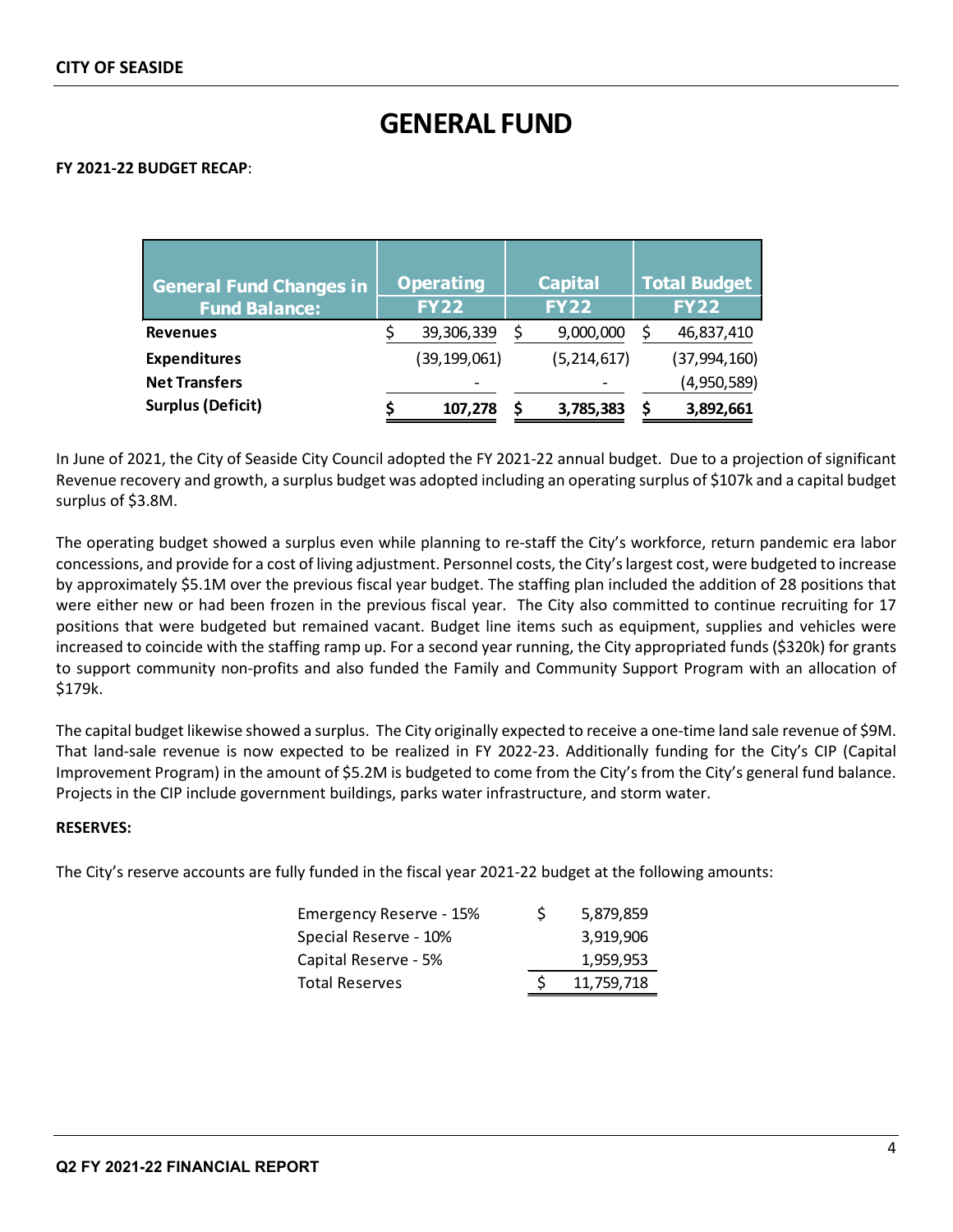#### **Q2 GENERAL FUND REVENUES**:

Total budgeted revenues for FY 2021-22 including one-time sales and transfers are \$48.6M. Excluding the one-time sales the budget is \$39.6M. This compares to a FY 2020-21 budget of \$30.7M; a budgeted revenue increase of nearly \$8.9M.

The following table and chart compares second quarter results for FY22 with second quarter results for FY20 and FY21. FY21 is the pandemic year while FY20 may be considered pre-pandemic.

|                                | <b>Budget</b>   | <b>Results:</b> |                                          | <b>Variances:</b> |                                          |                 |              |                              | <b>Projection</b> |  |  |
|--------------------------------|-----------------|-----------------|------------------------------------------|-------------------|------------------------------------------|-----------------|--------------|------------------------------|-------------------|--|--|
|                                | $Q2 - 50%$      | Q <sub>2</sub>  | <b>Year over Year</b><br><b>Vs. FY21</b> |                   | <b>Year over Year</b><br><b>Vs. FY20</b> | <b>Year-End</b> |              | /aiance vs.<br><b>Budget</b> |                   |  |  |
| <b>General Fund Revenues:</b>  | <b>FY22</b>     | <b>FY22</b>     |                                          | $\frac{9}{6}$     |                                          | $\frac{9}{6}$   | <b>FY22</b>  |                              |                   |  |  |
| Sales and Use Tax              | Ś.<br>8,015,583 | Ŝ.<br>7,401,958 | Ŝ.<br>585,360                            | 9%                | \$1,116,204                              | 18%             | \$18,697,536 | $\leq$                       | 2,666,370         |  |  |
| Property Tax                   | 2,768,016       | 2,710,279       | 240,631                                  | 10%               | 637,962                                  | 31%             | 5,515,349    |                              | (20, 682)         |  |  |
| <b>Transient Occupancy Tax</b> | 1,291,373       | 1,945,084       | 810,708                                  | 71%               | (263, 055)                               | $-12%$          | 4,052,259    |                              | 1,469,513         |  |  |
| Business License Tax           | 355,948         | 668,249         | 66,160                                   | 11%               | (52, 820)                                | $-7%$           | 759,374      |                              | 47,478            |  |  |
| Utility User Tax               | 1,300,692       | 1,222,876       | (126, 839)                               | $-9%$             | (68, 860)                                | $-5%$           | 2,601,383    |                              |                   |  |  |
| Transfer In                    | 883,749         | 983,684         | 983,684                                  | n/a               | 983,684                                  | n/a             | 1,767,498    |                              |                   |  |  |
| Licenses & Permits             | 198,207         | 457,558         | 233,554                                  | 104%              | 154,541                                  | 51%             | 655,765      |                              | 259,350           |  |  |
| Miscellanous-Other Revenue     | 312,487         | 411,088         | 256,485                                  | 166%              | 216,075                                  | 111%            | 648,682      |                              | 23,708            |  |  |
| Marijuana Receipts Tax         | 641,617         | 648,229         | (41, 642)                                | $-6%$             | 307,618                                  | 90%             | 1,296,458    |                              | 13,224            |  |  |
| Fees & Charges                 | 389,500         | 379,354         | 218,834                                  | 136%              | (72,070)                                 | $-16%$          | 704,158      |                              | (74, 843)         |  |  |
| Income from Investments        | 241,622         | 157,833         | 98,012                                   | 164%              | 143,187                                  | 978%            | 429,711      |                              | (53, 533)         |  |  |
| Grant Revenue                  | 326,168         | 487,390         | (139, 677)                               | $-22%$            | 335,006                                  | 220%            | 1,369,778    |                              | 717,442           |  |  |
| <b>Fines &amp; Forfeitures</b> | 34,958          | 64,514          | 251                                      | 0%                | (8, 768)                                 | $-12%$          | 99,472       |                              | 29,556            |  |  |
| Other Agency Revenue           | 245,538         | 84,232          | (491, 326)                               | $-85%$            | (516, 939)                               | -86%            | 205,383      |                              | (285, 693)        |  |  |
| Franchise Fees                 | 721,687         | 676,314         | 420,808                                  | 165%              | 397,415                                  | 142%            | 1,443,374    |                              |                   |  |  |
| Motor Vehicle In-Lieu          | 2,075,309       | 2,089,039       | 105,375                                  | n/a               | 208,676                                  | n/a             | 4,178,077    |                              | 27,460            |  |  |
| <b>Revenues by Source</b>      | 19,802,454      | \$20,387,679    | \$3,220,377                              | 19%               | \$3,517,858                              | 21%             | \$44,424,257 |                              | 4,819,349         |  |  |

As can be seen in the table, revenues in the second quarter totaled \$20.4M which is 19% or \$3.2M higher than the second quarter of the previous year and 21% or \$3.5M higher than FY 2019-20. The \$20.4M equals 51% of total budgeted revenue. By comparison, at the same time in the previous year, the City had realized 56% of total budgeted revenue. This indicates that actual revenue collections are once again trending better than budgeted revenue. To be above 50% at the mid-point of the year bodes very well in light of the fact that certain major revenue sources are received two full months in arears.

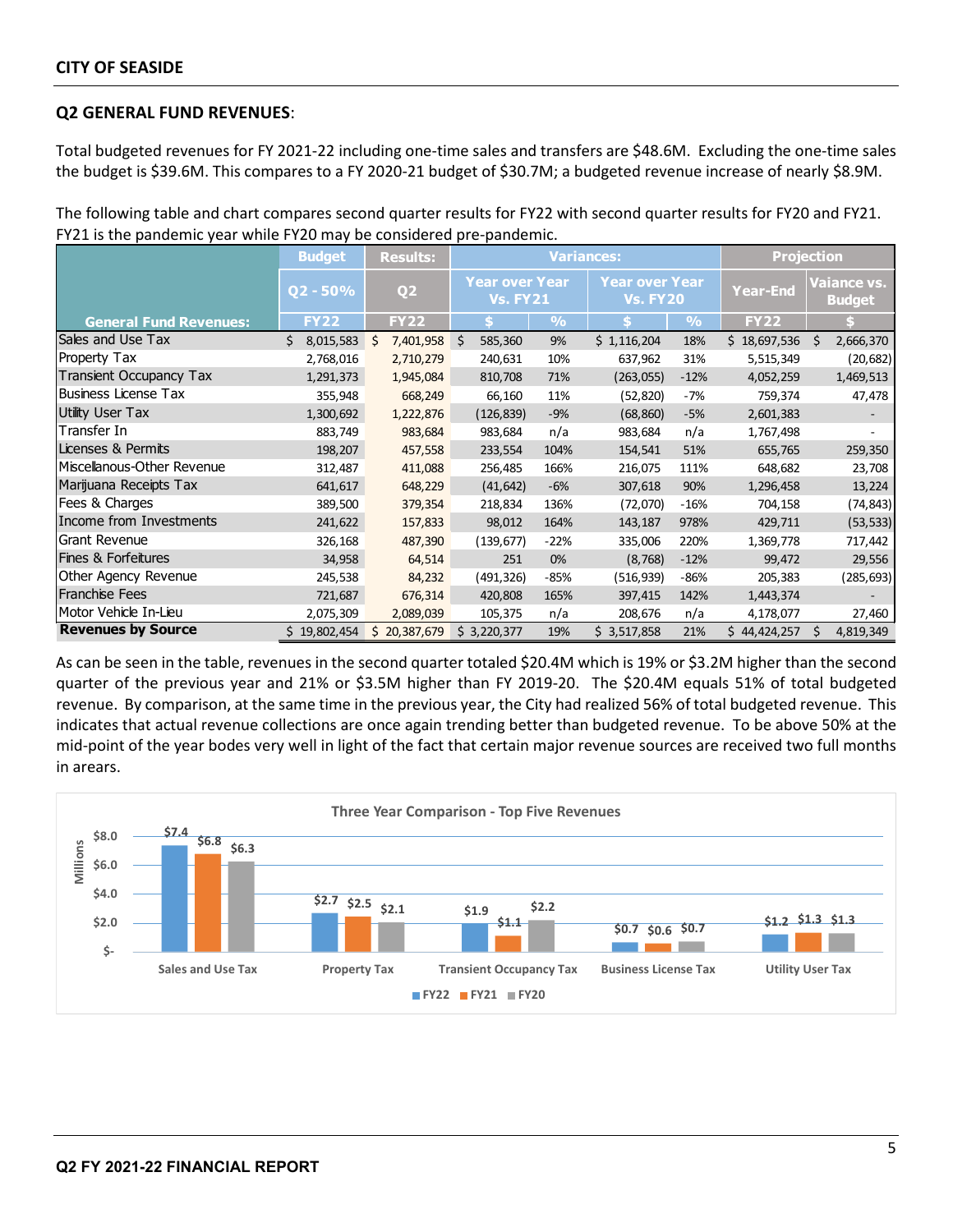#### **DISCUSSION OF SIGNIFICANT REVENUE VARIANCES**:

#### **Sales and Use Tax**

In the second quarter of the fiscal year \$7.4M of sales and use taxes were collected. This equatesto a \$585k or 9% increase over the same quarter in the previous year. Sales and Use Tax projections are provided to the City by Hdl, which is a revenue enhancement consultant used widely by Cities throughout California.

The City's sales and use taxes continue to perform quite well particularly in the areas of auto sales, cannabis retail and online sales. Demand for and sales of new and used vehicles remained high despite rising prices related to supply shortages. This continues the trend that emerged in the previous fiscal year. Sales tax generated by building and construction remain strong and the restaurants and hotels sector has begun to recover. With more people travelling and prices up at the pumps, the fuel and service stations category is likewise on the rise. As the year progresses it is expected that sales and use tax will remain strong but begin to level out in the following year. Year-end projections are \$2.7M above budget.

#### **Property Tax**

In the second quarter of the fiscal year \$2.7M of property taxes were collected. This equates to a \$241k or 10% increase over the same quarter in the previous year. Property tax projections are provided to the City by Hdl, which is a revenue enhancement consultant used widely by Cities throughout California.

The City of Seaside experienced a net taxable value increase of 5.3% for the 2021/22 tax roll, which was modestly more than the increase experienced countywide at 3.9%. Growth in home sales strengthened in the summer of 2020 and many cities in California saw an increase in properties for sale. Sales price increases in 2020 were reflected on the 2021/22 tax rolls. Sale prices grew due to low inventory and the declining mortgage rates. These conditions have continued to cause prices to rise in 2021. The median sale price of a detached single family residential home in Seaside from January through November was \$702,500. This represents a \$103,500 (17.28%) increase in median sale price from 2020.

While these results are certainly good for the City's finances, they also further exacerbate the home affordability challenge in Seaside and throughout the state. Year-end projections are on target for the budgeted amount.

#### **Transient Occupancy Tax (TOT)**

In the second quarter of the fiscal year \$1.9M of TOTs were collected. This equates to an \$810k or 71% increase over the same quarter in the previous year. It is important to note that this increase is in comparison to a time of imposed capacity restrictions as well as a high level of caution (related to perceived level of trust) on the part of potential tourists. Recent results from hotels and entertainment venues demonstrate consumer desire to travel and spend more and likely is a reaction to the long months of COVID related restrictions. When compared to the pre-pandemic year of FY20 there is a decrease of \$263 thousand or 12%. While this sector is recovering faster than the City predicted at the time of budget preparation, it is still not quite recovered to pre-pandemic levels. Year-end projections are \$1.5M above budget.

#### **Business License Tax**

In the second quarter of the fiscal year \$668k of Business License Taxes were collected. This represents an increase of \$66k or 11% over the previous fiscal year. When compared to the pre-pandemic year of FY2019-20, the result is a decrease of \$53k or 7%. This indicates that local businesses on the whole are on track to recover to pre-pandemic levels. Year-end projections are \$47k above budget.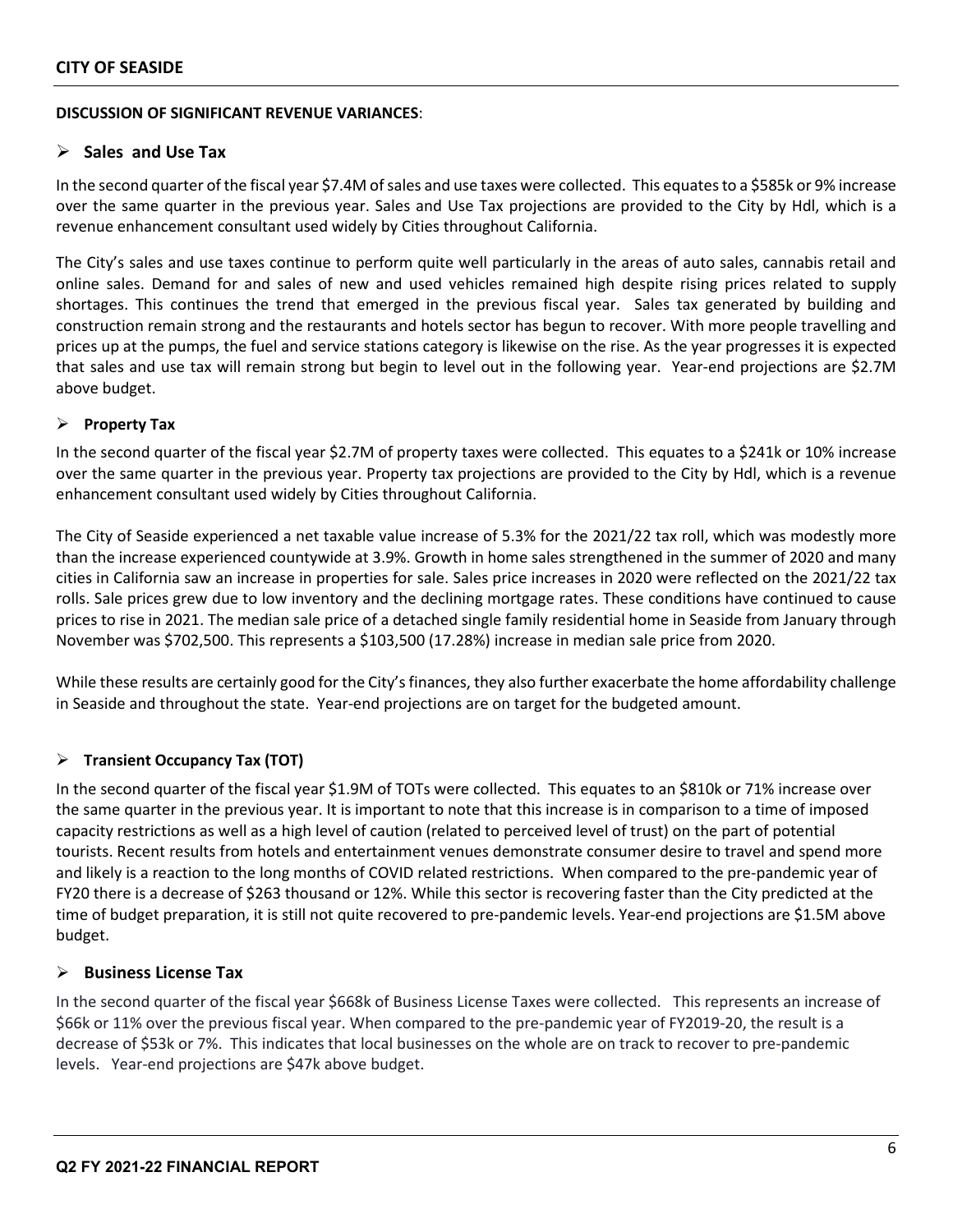#### **Utility User Tax (UUT)**

In the second quarter of the fiscal year \$1.2M of Utility User Taxes were collected. This represents a decrease of \$127k or 9% over the previous year. As compared to FY 2019-20 the result is \$69k lower or 5%. Year-end projections are on target with budget.

#### **Marijuana Receipts Tax**

The Marijuana Receipts Tax was a new tax revenue for the City beginning in FY 2019-20. The second quarter of FY 2019- 20 showed a relatively modest \$140k in receipts as operations got under way. The following three quarters ballooned significantly so that the fiscal year total was \$1.2M. Second quarter receipts for FY2021-22 were \$648k and represents a small decrease of \$42k over the previous fiscal year second quarter. This indicates that this new revenue source has leveled off and is likely no longer in a growth phase. Year-end projections are on track with budget with a modest increase anticipated or \$13k.

#### **Licenses & Permits**

In the second quarter of the fiscal year \$458k of Licenses & Permits were collected. This equates to a \$233k or 104% increase over the same quarter in the previous year. Much of this revenue increase is due to the Shea Homes housing development in progress at the Golf Course. As the development is completed these new homes will also drive new property tax for the City. Year-end projections are \$259k above budget.

#### **Fees and Charges**

In the second quarter of the fiscal year \$379k of Fees and Charges were collected. This equates to a \$218k or 136% increase over the same quarter in the previous year. Much of this revenue recovery is due to the lifting of restrictions on gatherings. Programs that were unable to operate when pandemic restrictions were in place such as the community center, swim center and recreational day camps have begun generating revenue. When compared to FY20 it is clear that this revenue source has improved but has yet to fully recover. Year-end projections are \$75k under budget. While this revenue source has recovered significantly, the original budget forecast appears to have been overly optimistic.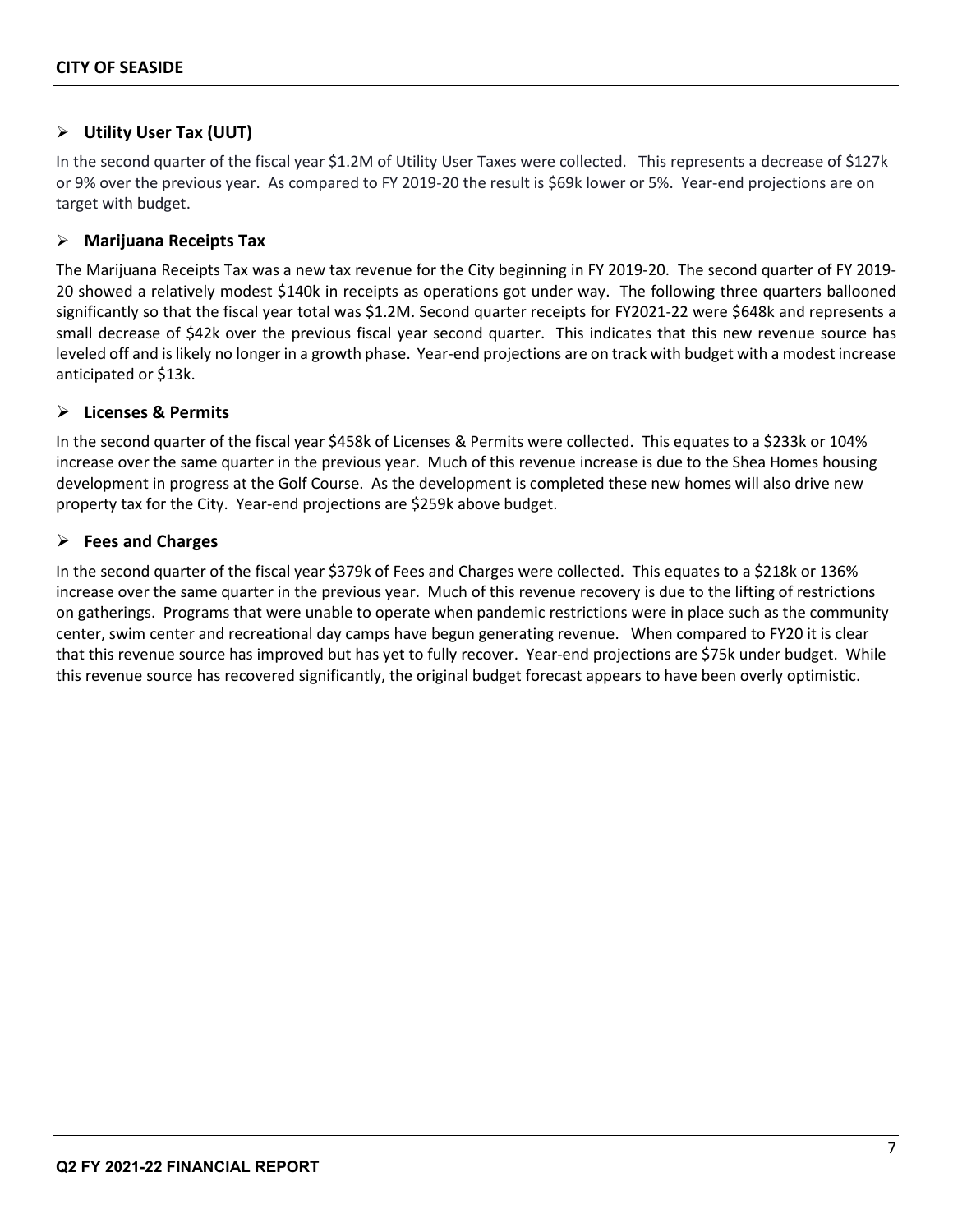#### **Q1 GENERAL FUND EXPENDITURES**:

Total budgeted expenditures for FY 2021-22 including transfers are \$48.3M. This compares to a FY 2020-21 budget of \$33.8M; a budgeted expenditure increase of nearly \$14.5M. As mentioned previously personnel cost were increased by approximately \$5.1M on a year over year basis. Additionally, non-personnel costs were increased by \$9.4M.

#### **EXPENDITURES BY TYPE:**

|                                           | <b>Budget</b><br><b>Variances:</b><br><b>Results:</b> |                  |                                   | <b>Projection</b> |             |                  |                                          |               |                 |                                     |
|-------------------------------------------|-------------------------------------------------------|------------------|-----------------------------------|-------------------|-------------|------------------|------------------------------------------|---------------|-----------------|-------------------------------------|
|                                           | $ Q2 - 50\% $                                         | Q <sub>2</sub>   | Year over Year<br><b>Vs. FY21</b> |                   |             |                  | <b>Year over Year</b><br><b>Vs. FY20</b> |               | <b>Year-End</b> | <b>Vaiance vs.</b><br><b>Budget</b> |
| <b>General Fund Expenditures by Type:</b> | <b>FY22</b>                                           | <b>FY22</b>      |                                   | $\frac{0}{0}$     |             | $\overline{Q_0}$ | <b>FY22</b>                              |               |                 |                                     |
| <b>Personnel Services</b>                 | \$14,760,562                                          | 14,912,432<br>S. | \$3,354,259                       | 29%               | 508,692     | 4%               | \$29,243,577                             | 277,547<br>\$ |                 |                                     |
| Services & Supplies                       | 4,323,506                                             | 3,160,377        | 821,633                           | 35%               | 983,953     | 45%              | 8,276,881                                | 370,131       |                 |                                     |
| Capital Outlay-Projects                   | 697,462                                               | 212,888          | 8,967                             | 4%                | (851, 627)  | $-80%$           | 1,392,550                                | 2,374         |                 |                                     |
| Debt Service                              | 179,031                                               | 181,893          | 40,877                            | 29%               | (485, 374)  | -73%             | 360,925                                  | (2,862)       |                 |                                     |
| Internal Service Charge                   | 1,061,747                                             | 1,063,505        | (143, 926)                        | n/a               | 260,269     | n/a              | 2,125,252                                | (1,759)       |                 |                                     |
| lTransfer Out                             | 3,778,218                                             | 3,778,218        | 3,643,218                         | n/a               | 3,778,218   | n/a              | 7,556,435                                |               |                 |                                     |
| Administrative Allocation                 | (665, 769)                                            | (665, 736)       | (665, 736)                        | n/a               | (665, 736)  | n/a              | (1,331,505)                              | (33)          |                 |                                     |
| <b>Expenditures by Type</b>               | \$24,134,757                                          | \$22,643,578     | \$7,059,293                       | 45%               | \$3,528,395 | 18%              | \$47,624,116                             | 645,398       |                 |                                     |

As can be seen in the table, expenditures in the second quarter totaled \$22.6M which is 45% or \$7.1M higher than the second quarter of the previous year and 18% or \$3.5M higher than FY 2019-20. Second quarter expenditures were 47% of the total fiscal year 2021-22 budget. For comparison, second quarter expenditures in the prior year were similar at 46% of the fiscal year 2020-21 budget.



#### **DISCUSSION OF SIGNIFICANT EXPENDITURE VARIANCES BY TYPE:**

#### **Personnel Services**

As expected, Personnel Services were up \$3.4M or 29% on a year over year basis considering the City's efforts to rebuild its workforce. Also contributing to the increase are the return of pandemic era labor concessions and a cost of living adjustment. Personnel costs appear to be on target for the year, both as of mid-year and projected at year-end. Personnel Services is the largest expenditure type for the City at 61% of the total budget.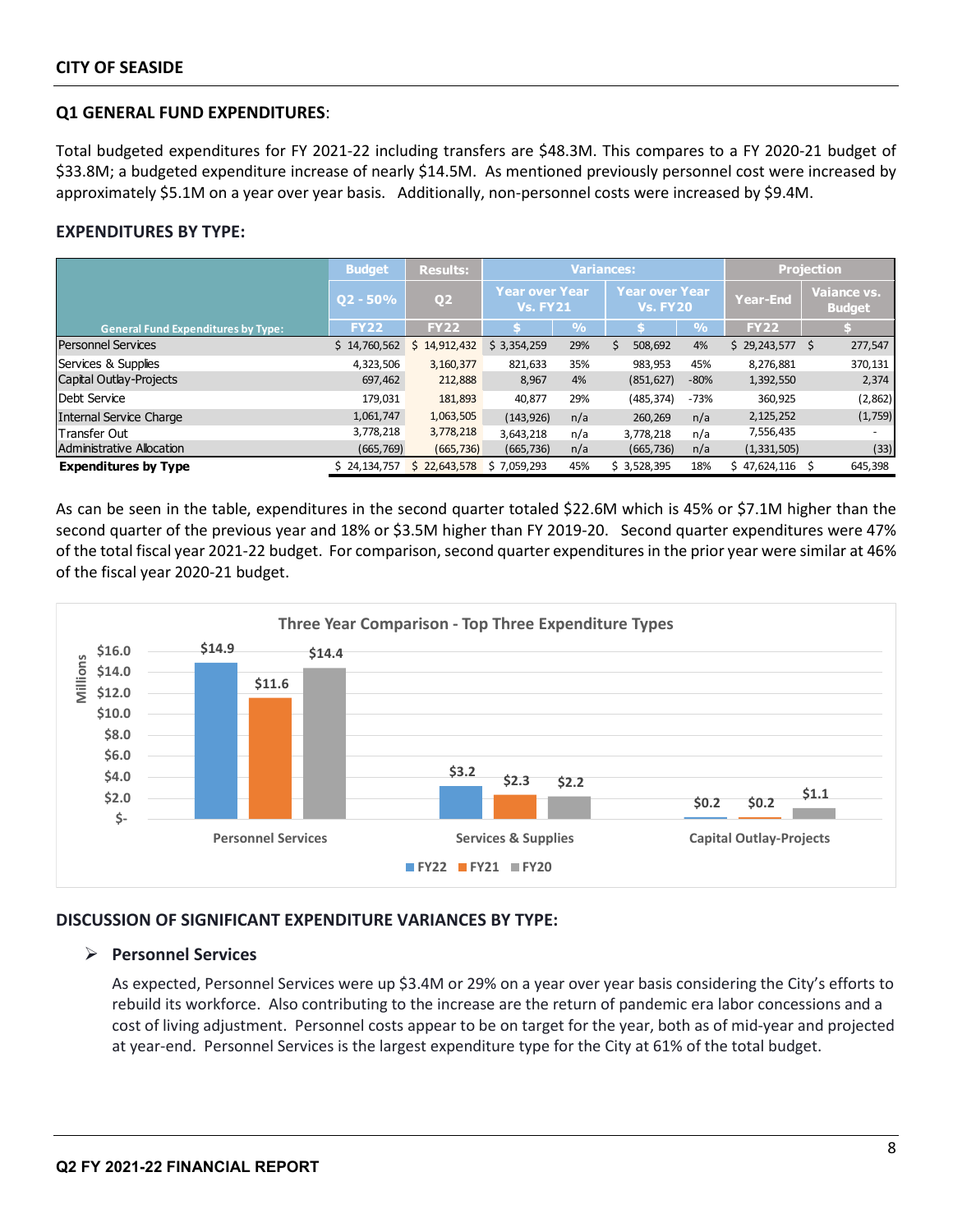#### **Services & Supplies**

Services and supplies were up 35% on a year over year basis yet under budget by 27%. Some high dollar items have yet to be purchased, including the Fire Department engine (\$300k) and the Police Department radios (\$400k). Additional expenditures expected in the second half of the year include the Sustainability & Climate Action Plan (\$120k), the Plastics Ordinance Support for Small Businesses (\$30k) and Police Department Body Cameras (\$60k). Additionally, project work tends to pick up in the spring months. Service and Supplies costs are projected to come closer in line with budget at year-end with a 4% positive variance expected.

#### **EXPENDITURES BY DEPARTMENT:**

|                                           | <b>Budget</b> | <b>Results:</b>  | <b>Variances:</b>                 |               |                                          |               | <b>Projection</b> |                              |
|-------------------------------------------|---------------|------------------|-----------------------------------|---------------|------------------------------------------|---------------|-------------------|------------------------------|
| <b>General Fund Expenditures by</b>       | $Q2 - 50%$    | Q <sub>2</sub>   | Year over Year<br><b>Vs. FY21</b> |               | <b>Year over Year</b><br><b>Vs. FY20</b> |               | <b>Year-End</b>   | Vaiance vs.<br><b>Budget</b> |
| <b>Department:</b>                        | <b>FY22</b>   | <b>FY22</b>      |                                   | $\frac{0}{0}$ |                                          | $\frac{0}{0}$ | <b>FY22</b>       |                              |
| Legislative Body                          | Ś<br>75,719   | 5<br>85,550      | \$<br>(57, 199)                   | $-40%$        | (209, 227)                               | $-71%$        | Ś<br>163,958      | \$<br>(12, 521)              |
| <b>Administration</b>                     | 115,349       | 188,946          | (23, 711)                         | $-11%$        | (52,049)                                 | $-22%$        | 304,295           | (73, 596)                    |
| <b>City Clerk</b>                         | 87,566        | 81,618           | (89, 820)                         | $-52%$        | (106, 349)                               | $-57%$        | 160,733           | 14,398                       |
| City Attorney                             | 238,629       | 144,071          | (71, 686)                         | $-33%$        | (233, 914)                               | $-62%$        | 432,700           | 44,558                       |
| Human Resources                           | 125,148       | 87,285           | (212, 431)                        | $-71%$        | (277, 272)                               | $-76%$        | 144,764           | 105,532                      |
| Finance Department                        | (11, 202)     | (17,055)         | (516, 513)                        | $-103%$       | (695,091)                                | $-103%$       | (23, 859)         | 1,456                        |
| Police Department                         | 7,942,849     | 7,653,961        | 1,829,092                         | 31%           | 962,524                                  | 14%           | 15,765,092        | 120,606                      |
| Fire Department                           | 4,985,777     | 5,290,940        | 1,452,398                         | 38%           | 80,921                                   | 2%            | 9,991,815         | (20, 261)                    |
| Building and Code Enforcement             | 619,746       | 538,702          | 236,837                           | 78%           | 274,892                                  | 104%          | 1,158,200         | 81,293                       |
| Community, Housing & Economic Development | 2,044,237     | 1,248,807        | 622,248                           | 99%           | 323,642                                  | 35%           | 4,009,387         | 79,088                       |
| Public Works/Engineering                  | 1,808,387     | 1,514,498        | (861, 301)                        | $-36%$        | (857, 829)                               | $-36%$        | 3,396,324         | 220,450                      |
| Public Works/Engineering (Transfers)      | 3,778,218     | 3,778,218        | 3,607,114                         | 2108%         | 3,778,218                                | n/a           | 7,556,435         |                              |
| Recreation                                | 2,324,334     | 2,048,038        | 1,144,265                         | 127%          | 539,930                                  | 36%           | 4,564,272         | 84,396                       |
| <b>Expenditures by Department</b>         | \$24,134,757  | 22,643,578<br>Ś. | \$7,059,292 31%                   |               | $$3,528,395$ 18%                         |               | \$47,624,116      | \$<br>645,398                |

As can be seen in the table above, nearly all departments were under budget in the second quarter of the year.

#### **DISCUSSION OF SIGNIFICANT EXPENDITURE VARIANCES BY DEPARTMENT:**

#### **Legislative Body**

The Legislative Body is approximately \$10k above the amount that would be expected as of the second quarter of the year. This is largely due to an inaccurate forecast of benefits costs at time of budget preparation. The department is projected to end the year \$13k over budget.

#### **Administration**

The administration department is approximately \$74k above the amount that would be expected as of the second quarter of the year. This is largely due to the unforeseen departure of the City Manager and the resulting payout of accrued leave. Additionally, cost are high as the HR Director fills the position of Acting City Manager. This budget overage is offset by personnel cost savings of \$48k in the Human Resources/Risk Management department. The department is projected to end the year \$74k over budget.

#### **Fire Department**

The Fire Department is approximately \$305k above the amount that would be expected as of the second quarter of the year when compared to the adopted budget. The budget overage is largely due to overtime costs as the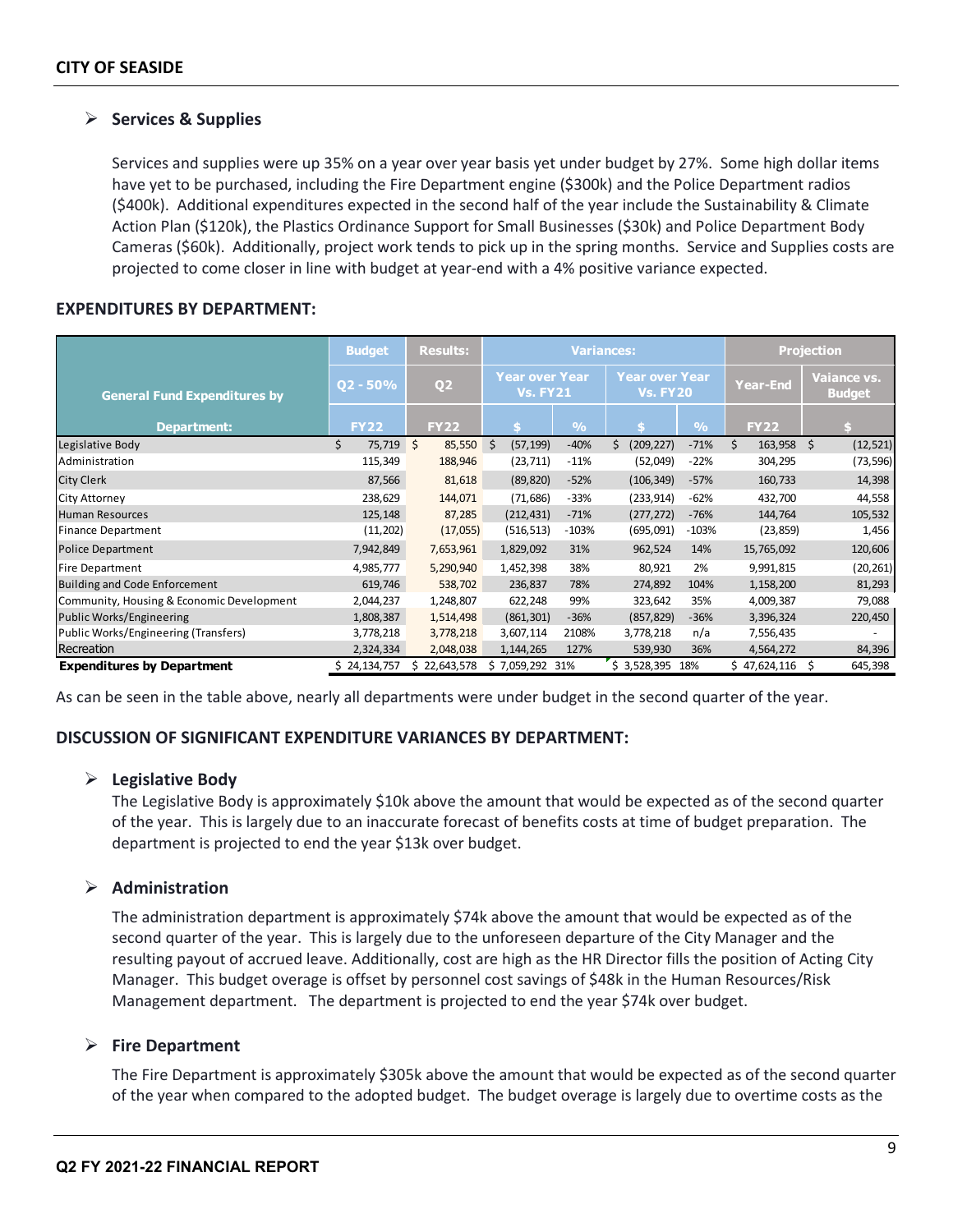department has struggled to realize full staffing levels. The department is expected to come closer in line with budget by year-end due to a few successful recruitments for firefighters. This should help reduce overtime costs as the year progresses. Additionally, a request will be made at mid-year to increase the department's overtime budget by \$200k. At year-end the Fire department is expected to be over budget slightly by \$20k.

#### **BUDGET AMENDMENTS:**

Below is a summary of budget amendments appropriated by the City Council in the first half of the year:

While some of the amendments were needed due to unforeseen costs or costs that were inadvertently omitted from the FY 2021-22 budget, others were needed due to increased construction costs (Highland Otis Park and Ellis Park). Further, some increases were a result of Council's decision to use unassigned fund balance to meet strategic long term goals (Broadway parking lot). As will be seen later in the report, use of fund balance will have an effect on the City's five year forecast.

| <b>Operating Budget</b>          |                  | <b>Aprroval Date</b> |  | <b>Capital Budget/Unassigned Fund Balance</b> | <b>Aprroval Date</b> |            |
|----------------------------------|------------------|----------------------|--|-----------------------------------------------|----------------------|------------|
| <b>MCWD Application</b>          | (40,000.00)      | 8/19/2021            |  | <b>Highland Otis Park</b>                     | (62,669.00)          | 8/19/2021  |
| Forklift                         | (35,027.00)      | 9/2/2021             |  | <b>Ellis Park</b>                             | (390, 818.00)        | 10/7/2021  |
| Disaster Kleenup                 | (50,000.00)      | 10/7/2021            |  | Parking Lot                                   | (1,240,000.00)       | 10/7/2021  |
| Parking Enforcement Vehicle      | (80,525.67)      | 11/4/2021            |  | Laguna Grande Improvements                    | (55, 100.00)         | 11/18/2021 |
| Increase CSS grant               | (105, 459.00)    | 12/2/2021            |  | Fire Station #1 improvements                  | (329, 761.30)        | 12/16/2021 |
| City Attorney - personnel budget | (16, 721.75)     | 12/2/2021            |  |                                               |                      |            |
| Cannabis audit and consulting    | (75,000.00)      | 12/2/2021            |  |                                               |                      |            |
| <b>Grant Writing Support</b>     | (60,000.00)      | 2/3/2022             |  |                                               |                      |            |
| Running total:                   | \$ (462, 733.42) |                      |  | Running total:                                | (2,078,348.30)       |            |

#### **City of Seaside FY 22 Running Budget totals - budget amendments As of 02/03/2022**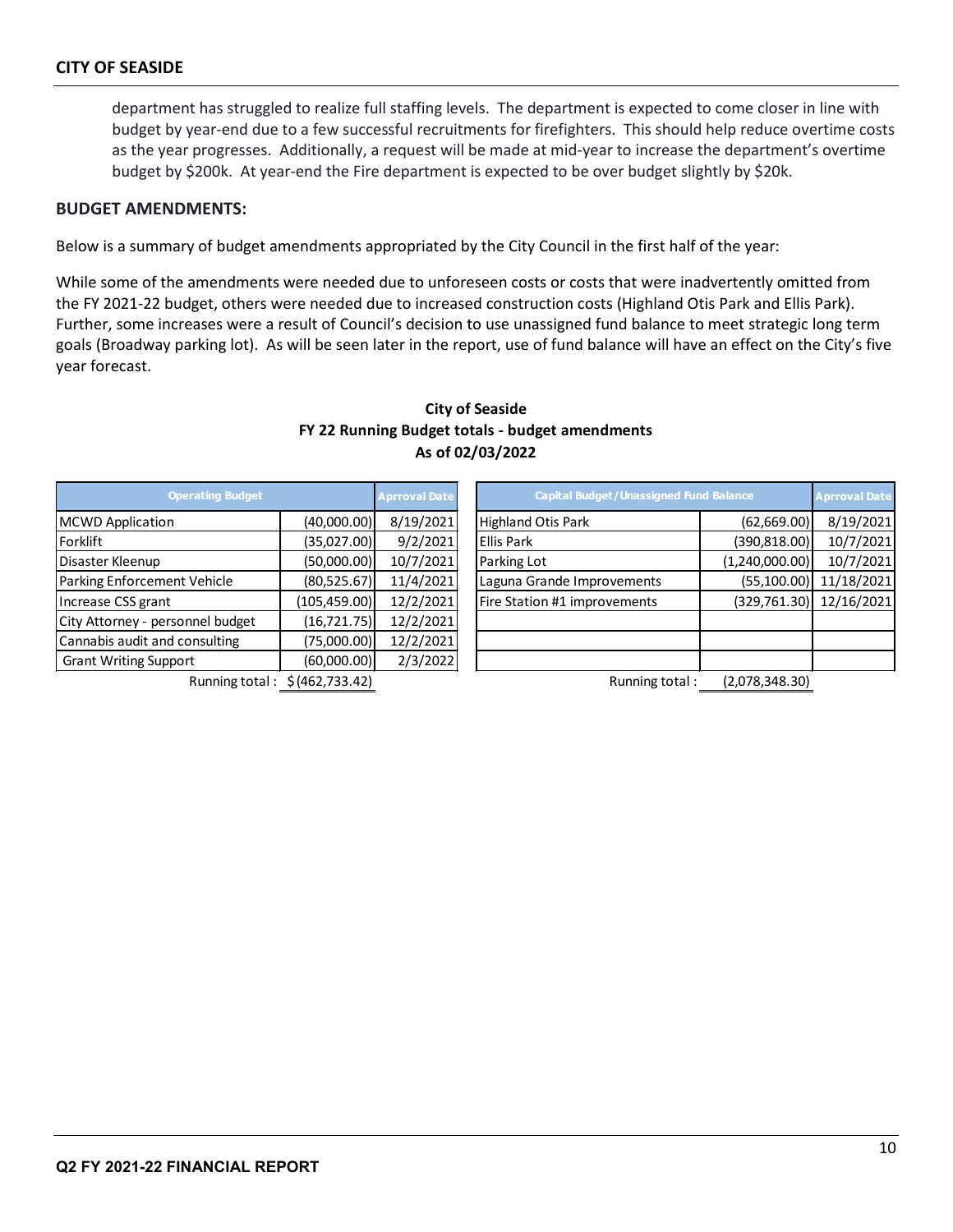#### **LONG TERM FORECAST**

On the following page may be found the City's five year long-term forecast (LTF). The forecast provides 5 years of historical data as context, the amended budget for FY 2021-22 and five years of forward looking projections. The LTF was developed at a high level (low level of detail). The City's major sources of revenue were grouped into categories and projected. Likewise, the City's major expenditures were grouped into categories and projected. The majority of the assumptions used in the report were based on a five-year historical trend or provided by outside consultants. Some projections however are based on known payment or increase percentages. Pension costs for example are expected to increase 14% each year for the next four years. This is due to the decreased discount rate adopted by CalPERS. Likewise, the City's capital costs were input according to the five-year CIP.

The following updates were made to the LTF for the Q1 report:

- FY2020-21 projections were updated with final audited results
- FY2021-22 budget amendments were added

The LTF indicates that the City is in a good financial position for the next five years and will be able to accomplish much of the capital needs detailed in the City's five year Capital Improvement Plan. Due to the exceptionally strong results for FY2020-21, the long term forecast has improved since it was first presented to the City Council in the spring of 2021. This is true even with the \$1.2M appropriation in FY2021-22 for the downtown parking lot and increases to two parks capital projects.

The following capital items that are included in the City's five year Capital Improvement Plan were not included in the long term forecast:

| <b>Project</b>            | <b>Possible</b><br><b>Funding</b><br><b>Source</b> | <b>CIP</b>   |
|---------------------------|----------------------------------------------------|--------------|
| Fire Station #2           | CFD/Debt                                           | \$9,000,000* |
| <b>Stormwater Capital</b> | Grants                                             | 12,070,000   |
| Connection fee to MCWD    | Debt/Grants                                        | 8,000,000    |
| Alternative Water Source  | Grants                                             | 32,000,000   |
|                           | Total                                              | \$61,070,000 |

\* Although this project is listed in the CIP @ \$9M, recent estimates are running double this amount.

The City will need to seek funding sources other than the general fund for these projects.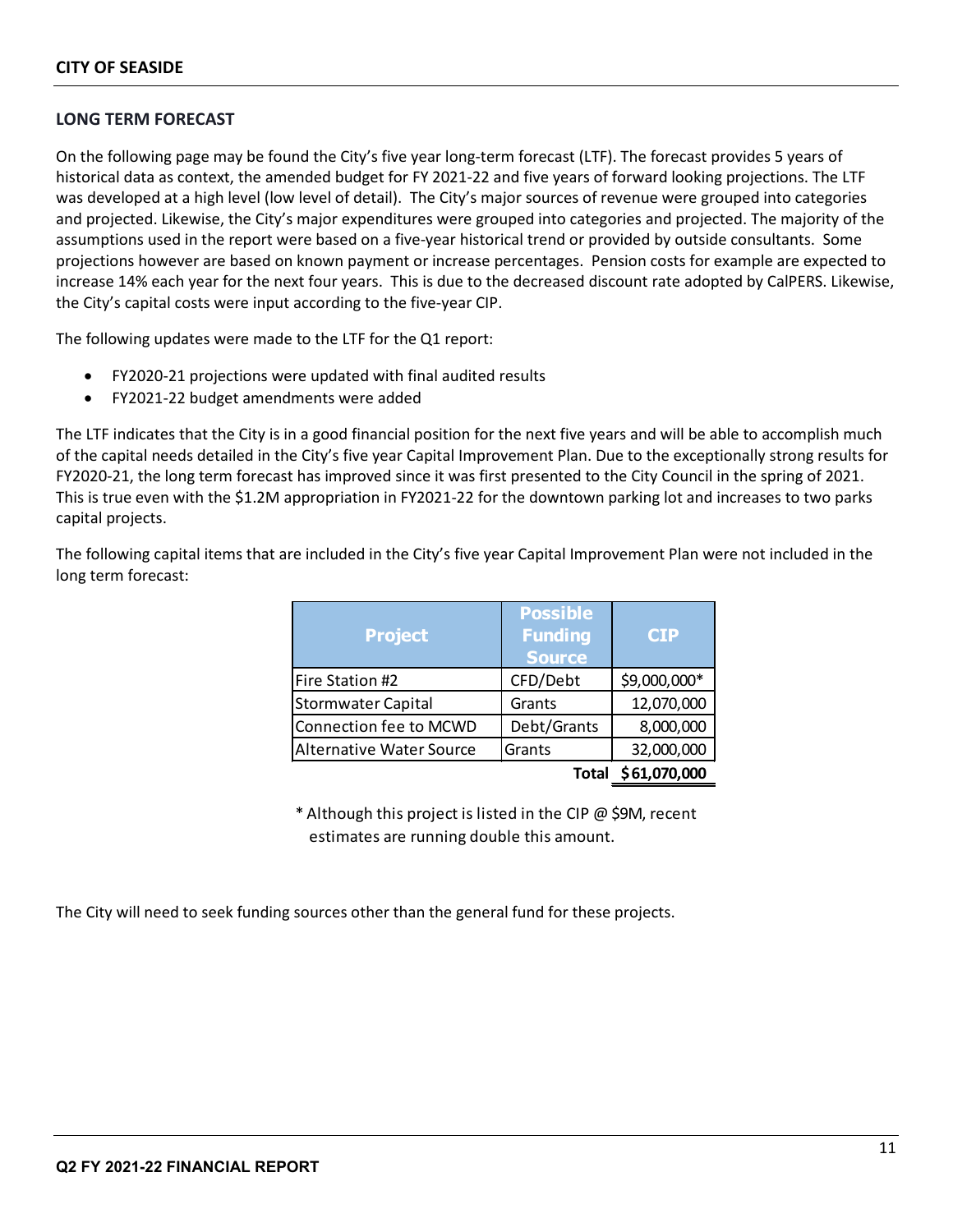#### **CITY OF SEASIDE**



**Less Rainy Day Reserves** 6,120,075 12,340,000 9,045,764 11,459,000 12,160,857 12,098,747 12,453,397 12,916,409 13,050,112 13,342,896 **Less Restricted Balances** 3,490,235 3,221,633 2,425,725 2,655,428 2,655,428 2,655,428 2,655,428 2,655,428 2,655,428 2,655,428 **Unassigned Fund Balance** 9,278,725 3,413,168 8,343,680 16,168,552 12,266,836 12,984,771 8,276,650 3,897,689 416,192 (136,377)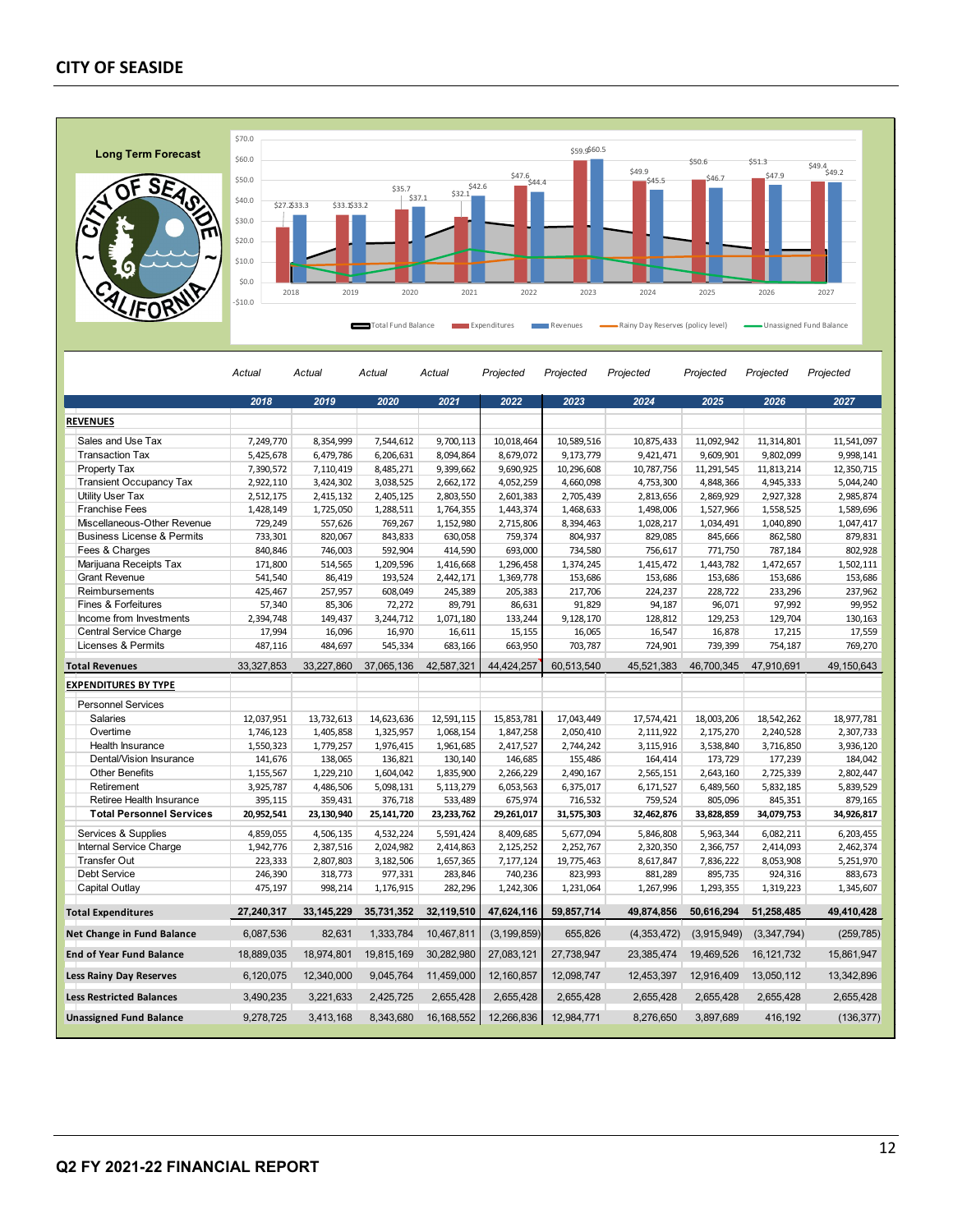#### **GENERAL FUND NET RESULTS & BUDGET OUTLOOK:**

Overall, the second quarter showed expenditures of \$22.6M (47% of the annual budget) in comparison with revenues of \$20.4M resulting in a decrease to fund balance of \$2.2M. This is not a cause for concern in light of the fact that certain revenues are not received at all in the second quarter (Franchise Fees and Motor Vehicle in-Lieu Fees) and others run two months in arears (Sales, Use & Transaction Taxes). Furthermore, revenue is now projected to end the year significantly higher than originally budgeted with a positive variance of \$4.8M.

Following are some observations from the first half of the year:

- Fiscal year 2020-21 **realized a greater surplus** than projected at time of budget preparation (\$10.5M)
- Sales and Use taxes **continue to outpace budget and prior year results**
- TOTs **are recovering** from pandemic era lows
- Property taxes continue to be **strong**
- Marijuana Receipts tax, while flattening, continue to be **robust**
- Personnel costs **are up** as expected with the City rebuilding its workforce
- The City is **strategically spending** accumulated **fund balance** for capital improvements

| <b>General Fund Projected</b><br><b>Results:</b> | <b>Operating</b><br><b>FY22</b> | <b>Capital</b><br><b>FY22</b> | <b>Total</b><br><b>Budget</b><br><b>FY22</b> |
|--------------------------------------------------|---------------------------------|-------------------------------|----------------------------------------------|
| <b>Revenues</b>                                  | \$44,424,257                    | - S                           | \$44,424,257                                 |
| <b>Appropriation of Fund Balance</b>             |                                 | 7,292,965                     | 7,292,965                                    |
| <b>Expenditures</b>                              | (40, 331, 150)                  | (7, 292, 965)                 | (47, 624, 116)                               |
| <b>Surplus (Deficit)</b>                         | 4,093,106                       | S<br>(0                       | 4,093,106                                    |

| <b>General Fund Changes in</b>           | <b>Projected Budget</b> |
|------------------------------------------|-------------------------|
| <b>Unassigned Fund Balance:</b>          | <b>FY22</b>             |
| <b>Beginning Unassigned Fund Balance</b> | 16, 168, 552            |
| <b>Operating Surplus (Deficit)</b>       | 4,093,106               |
| <b>Capital Budget (Fund Balance)</b>     | (7, 292, 965)           |
| <b>Increase Rainy Day Reserves</b>       | (701, 857)              |
| <b>Ending Unassigned Fund Balance</b>    | 12,266,836              |

As can be seen, the results of the second quarter indicate that to date the economic impacts of the coronavirus pandemic have not been as bad as imagined in 2020 and while the City's general fund is projected to decrease in FY2021-22 the decrease is due to a strategic spending of fund balance and does not indicate an operating deficit. On the contrary, from an operating perspective, the City is expecting a \$4M surplus.

#### **Headwinds:**

- The nation is currently experiencing high inflation rates. Many economists, however, believe inflation will recede once temporary supply chain bottlenecks unwind. Still, interest rates are likely to rise.
- PERS unfunded liabilities continue to grow.
- International conflict and imposed sanctions have the potential to worsen the current microchip shortage in the automotive industry.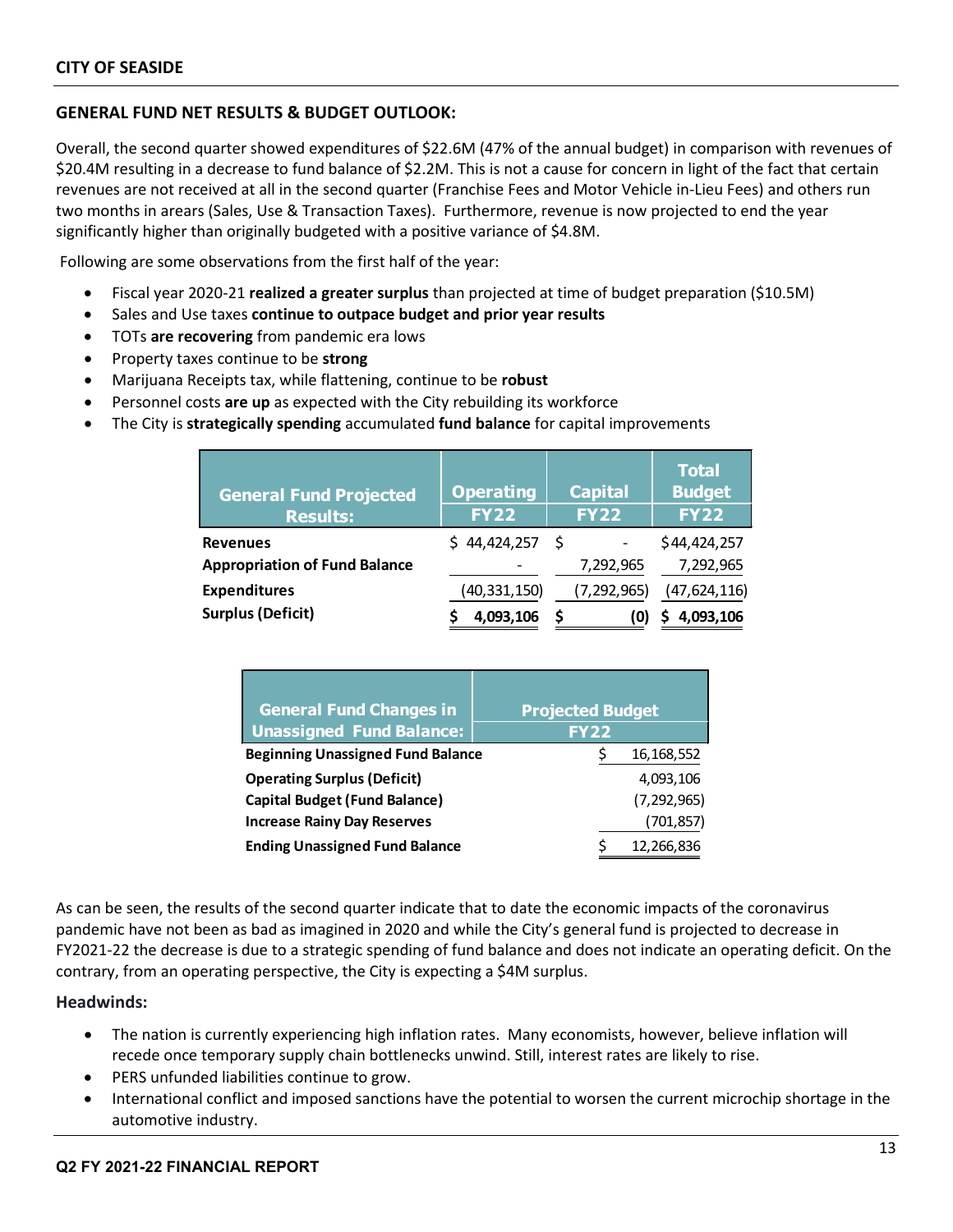#### **CITY OF SEASIDE**

### **Budget Amendment Requests:**

| <b>Description</b>                                                                   | <b>Funding Source</b>           | <b>Fiscal Impact</b>           | <b>Amount</b> |
|--------------------------------------------------------------------------------------|---------------------------------|--------------------------------|---------------|
| Building - Administrative Assistant                                                  | General Fund operating revenues | Projected operating surplus    | \$<br>22,693  |
| CHED - Fiscal impact consultant for CFD formation                                    | General Fund operating revenues | Projected operating surplus    | 19,950        |
| CHED - Housing Element - increase consulting budget                                  | General Fund operating revenues | Sufficient funds are available | 80,000        |
| Finance Dept - Financial Analyst (grants management)                                 | General Fund operating revenues | Projected operating surplus    | 27,527        |
| Fire Dept - CSA 74 purchases                                                         | General Fund operating revenues | Projected operating surplus    | 15,000        |
| Fire Dept - drone repair                                                             | General Fund operating revenues | Projected operating surplus    | 6,000         |
| Fire Dept - equipment for new type 3 engine                                          | General Fund operating revenues | Projected operating surplus    | 60,000        |
| Fire Dept - increase account for medical physicals                                   | General Fund operating revenues | Projected operating surplus    | 18,000        |
| Fire Dept - increase overtime budget                                                 | General Fund operating revenues | Projected operating surplus    | 200,000       |
| HR Dept - increase consulting budget                                                 | General Fund operating revenues | Projected operating surplus    | 50,000        |
| HR Dept - increase police and fire exams                                             | General Fund operating revenues | Projected operating surplus    | 5,000         |
| HR Dept - part time admin assistant                                                  | General Fund operating revenues | Projected operating surplus    | 12,000        |
| HR Dept - Risk management technician                                                 | General Fund operating revenues | Projected operating surplus    | 32,000        |
| Police Dept - administrative overtime                                                | General Fund operating revenues | Projected operating surplus    | 25,000        |
| Police Dept - increase consultant costs for internal affairs investigations (coding) | General Fund operating revenues | Projected operating surplus    | 7,000         |
| Police Dept - increase lateral hiring bonus due to budgeting error                   | General Fund operating revenues | Projected operating surplus    | 25,000        |
| Police Dept - part-time Records Technician                                           | General Fund operating revenues | Projected operating surplus    | 9,000         |
| Police Dept - part-time Records Technician - training                                | General Fund operating revenues | Projected operating surplus    | 1,000         |
| PW Engineering - increase consutling budget for plan review                          | General Fund operating revenues | Projected operating surplus    | 60,000        |
| PW Engineering - Modular Trailier                                                    | General Fund operating revenues | Projected operating surplus    | 382,800       |
| PW Engineering - Upgrade playground equipment at Laguna Grande Park                  | General Fund operating revenues | Projected operating surplus    | 50,000        |
| PW Maintenance - Admin Assistant                                                     | General Fund operating revenues | Projected operating surplus    | 22,919        |
| PW Engineering - Administrative Analyst II                                           | General Fund operating revenues | Projected operating surplus    | 26,678        |
| PW Engineering - Administrative Analyst II (supplies/equipment)                      | General Fund operating revenues | Projected operating surplus    | 3,000         |
| PW Engineering - Broadway lights                                                     | General Fund operating revenues | Projected operating surplus    | 15,000        |
| PW Engineering - stormwater permit compliance program                                | General Fund operating revenues | Projected operating surplus    | 25,000        |
| PW Engineering - vehicle maintenance shop roof                                       | General Fund operating revenues | Projected operating surplus    | 90,000        |
| PW Maintenance - Building Maintenance Specialist                                     | General Fund operating revenues | Projected operating surplus    | 36,518        |
| PW Maintenance - Maintenance Supervisor                                              | General Fund operating revenues | Projected operating surplus    | 23,602        |
| PW Maintenance - Maintenance Worker II                                               | General Fund operating revenues | Projected operating surplus    | 30,767        |
| PW Maintenance - Maintenance Worker II                                               | General Fund operating revenues | Projected operating surplus    | 30,767        |
| PW Maintenance - Maintenance Worker II                                               | General Fund operating revenues | Projected operating surplus    | 30,767        |
| PW Maintenance - new christmas decorations                                           | General Fund operating revenues | Projected operating surplus    | 45,000        |
| PW Maintenance - street sweeping                                                     | General Fund operating revenues | Projected operating surplus    | 50,000        |
| PW Maintenance- facility repairs                                                     | General Fund operating revenues | Projected operating surplus    | 40,000        |
| Recreaction - after school and summer program equipment                              | General Fund operating revenues | Projected operating surplus    | 9,000         |
| Recreaction - water filling stations at parks                                        | General Fund operating revenues | Projected operating surplus    | 15,000        |
| Recreation - Custodian                                                               | General Fund operating revenues | Projected operating surplus    | 19,009        |
| Recreation - Administrative Assistant                                                | existing budget                 | existing budget                | $\sim$        |
| Recreation - Youth Center Supervisor                                                 | existing budget                 | existing budget                | $\sim$        |
| CHED - Housing Dept - training                                                       | General Fund operating revenues | Sufficient funds are available | 6,000         |
| CHED - Housing Dept - equipment                                                      | General Fund operating revenues | Sufficient funds are available | 3,000         |
| PW - Engineering - traffic calming program                                           | Measure X                       | Sufficient funds are available | 50,000        |

**Total** \$1,679,997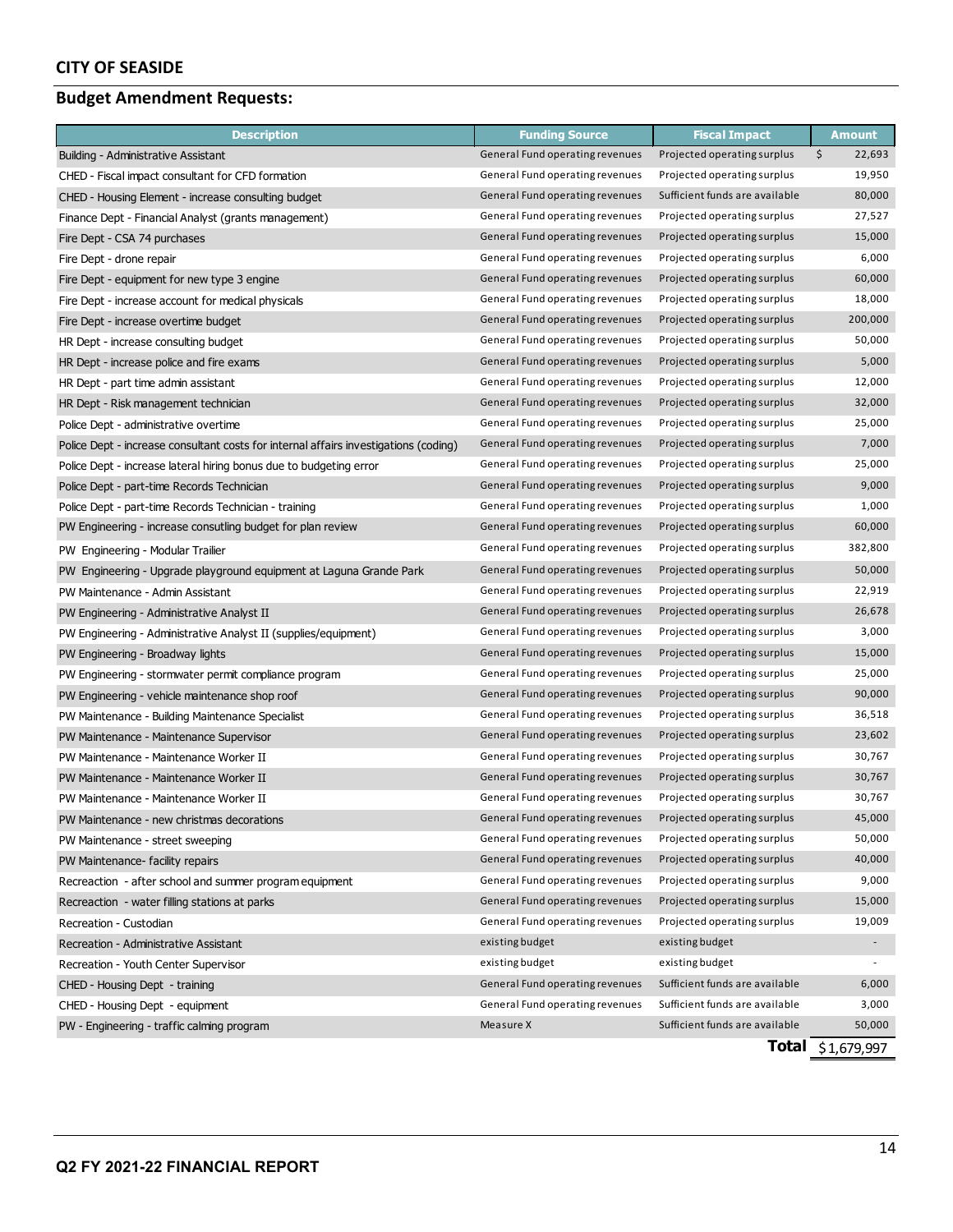#### **CITY OF SEASIDE**

#### **City Manager's Budget Request Message:**

#### **Recruitment and Retention**

The strong economy and housing shortage have created an unprecedented crisis with respect to hiring and retaining staff. The City has 39 vacant positions across the City (24% of full-time staff). For many years, the City has had difficulty hiring police officers and the hiring difficulties have extended into all City departments including engineering, human resources and planning. As a result, staff is proposing to increase consulting and overtime budgets as well as adding administrative and analytical level support positions to take the load off professional staff to keep projects moving forward.

#### **Space Needs**

Although we have had a difficult time with recruitment and retention, we have we have been successful in adding additional staff in code enforcement, we've filled our vacancies in Finance, added a communication outreach coordinator in the City Manager's Office, and we will be adding staff to the building division in the near future. The mid-year budget proposes one additional modular office building to provide space for the already approved staff as well as the staff proposed in the mid-year budget. The office space is being requested now because it is anticipated that it will take as long as seven months to obtain the trailer.

#### **Staffing Needs**

Staff is recommending the addition of a number of positions to enable the City to move forward both efficiently and effectively.

• Financial Analyst (Grant Manager)

We currently have millions of dollars of grants and we are actively applying for grants to obtain grants in many areas including water, infrastructure, parks, and public safety. A grant manager will be critical to ensure we are appropriately tracking, reporting, and managing those grants.

- Maintenance & Utilities Staff We are recommending the addition of five new positions in the Maintenance & Utilities Division. These positions will enable staff to be more pro-active and to implement preventative maintenance programs that have suffered with current staffing levels.
- Risk Management Technician

This position will perform critical tasks in the areas of employee safety, workers' compensation, and liability claims management. Currently these tasks are performed by the Human Resources Director / Risk Manager, which is ineffective and inefficient.

• Youth Center Supervisor

The Youth Center Supervisor has been vacant since the 2019/2020 when the Recreation Department was restructured. This position is needed to manage the expansive level of programs being offered by the City.

• Custodian

The Custodian position has been vacant since 2017. We have been relying on part-time positions to fill the void. However, a full-time position is needed to help with the cleaning and sanitization of all of the buildings throughout the City.

• Administrative Analyst & Administrative Assistant An Administrative Analyst is being proposed in the Engineering Department to perform technical work which is currently being performed by engineers, but is more appropriately performed by an analyst.